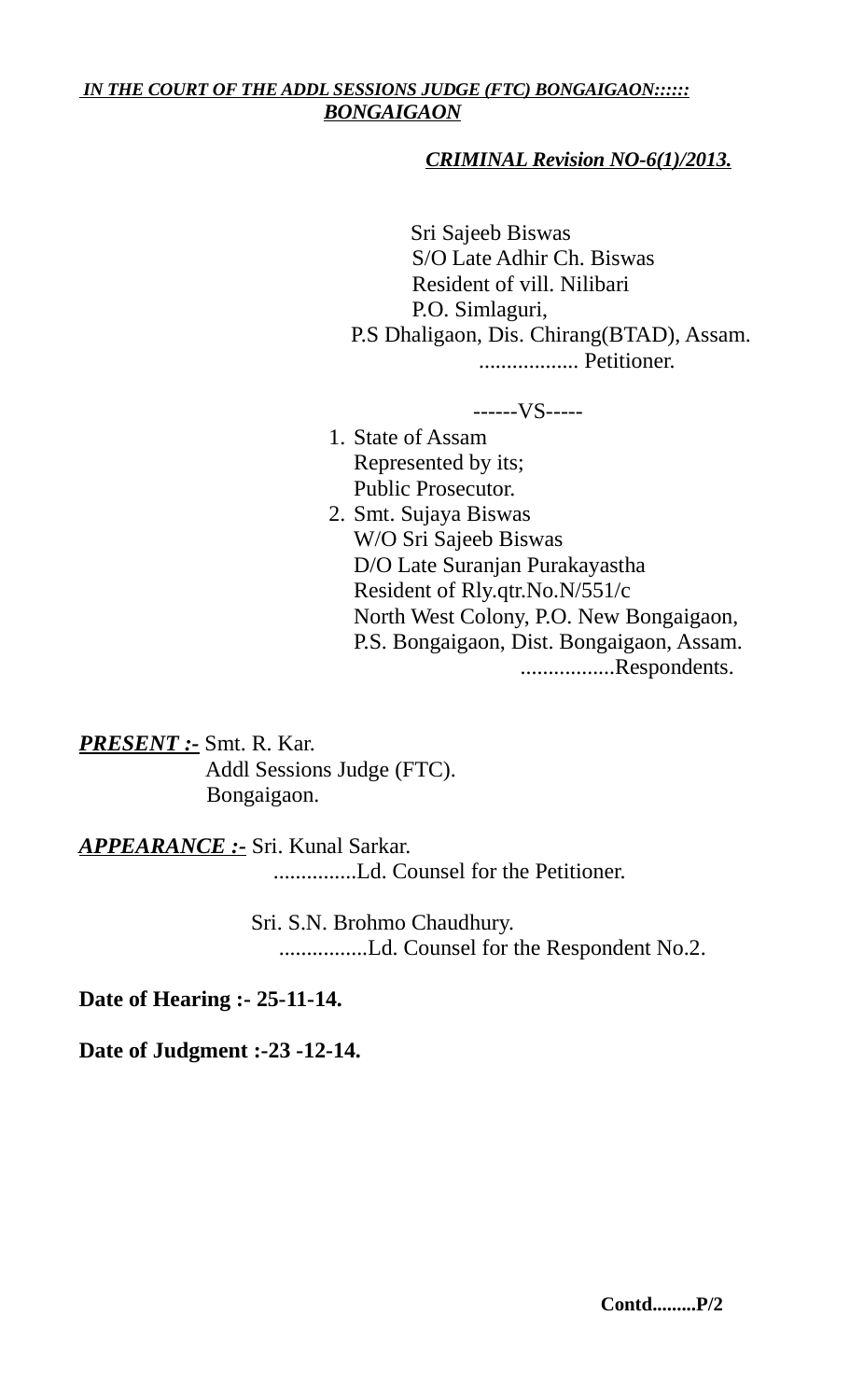# ::::::::::::::::::::::::::2:::::::::::::::::::::::::::::

# **J U D G M E N T**

This revision under section397/399 Cr. P.C. has been directed against the judgment and order dated 7/12/12 passed by the learned Chief Judicial Magistrate, Bongaigaon in Misc. Case No.11/2012 allowing the petition U/S 125 Cr. P.C.

1. Brief fact of the case leading to this revision is that Respondent No.2 as petitioner filed a petition U/S 125 Cr. P.C. in the court of learned Chief Judicial Magistrate, Bongaigaon, claiming monthly maintenance of Rs. 9,000/- for herself and her two minor children against petitioner/opposite party. The petitioner  $/2<sup>nd</sup>$  party after receiving the notice appear and contested the case by filing his written statement. The respondent No.2/petitioner adduced evidence and examined two witnesses including herself and the petitioner/opposite party also examined two witnesses including himself. Learned trial court after recording the evidence and hearing argument of both sides allowed the petition vide judgment and order dated 7-12-12.

2. Being highly aggrieved and dis-satisfied with the said judgment and order the petitioner has preferred this revision on various ground for setling aside the impugned judgment and order. Gist of some of the grounds in the petition are as follows:-

a) It is contended that learned court below has erred in law as well as in facts while passing the impugned judgment and order.

b) It is also contended that the respondent No.2/petitioner earlier filed another petition U/S 125 Cr. P.C. being Misc. Case No.07/2009 and the said case was was dismissed vide order dated6/8/09 and there after the petitioner has filed the instant Misc. Case No.11/2012 which is barred by the principle of "Res Judicata".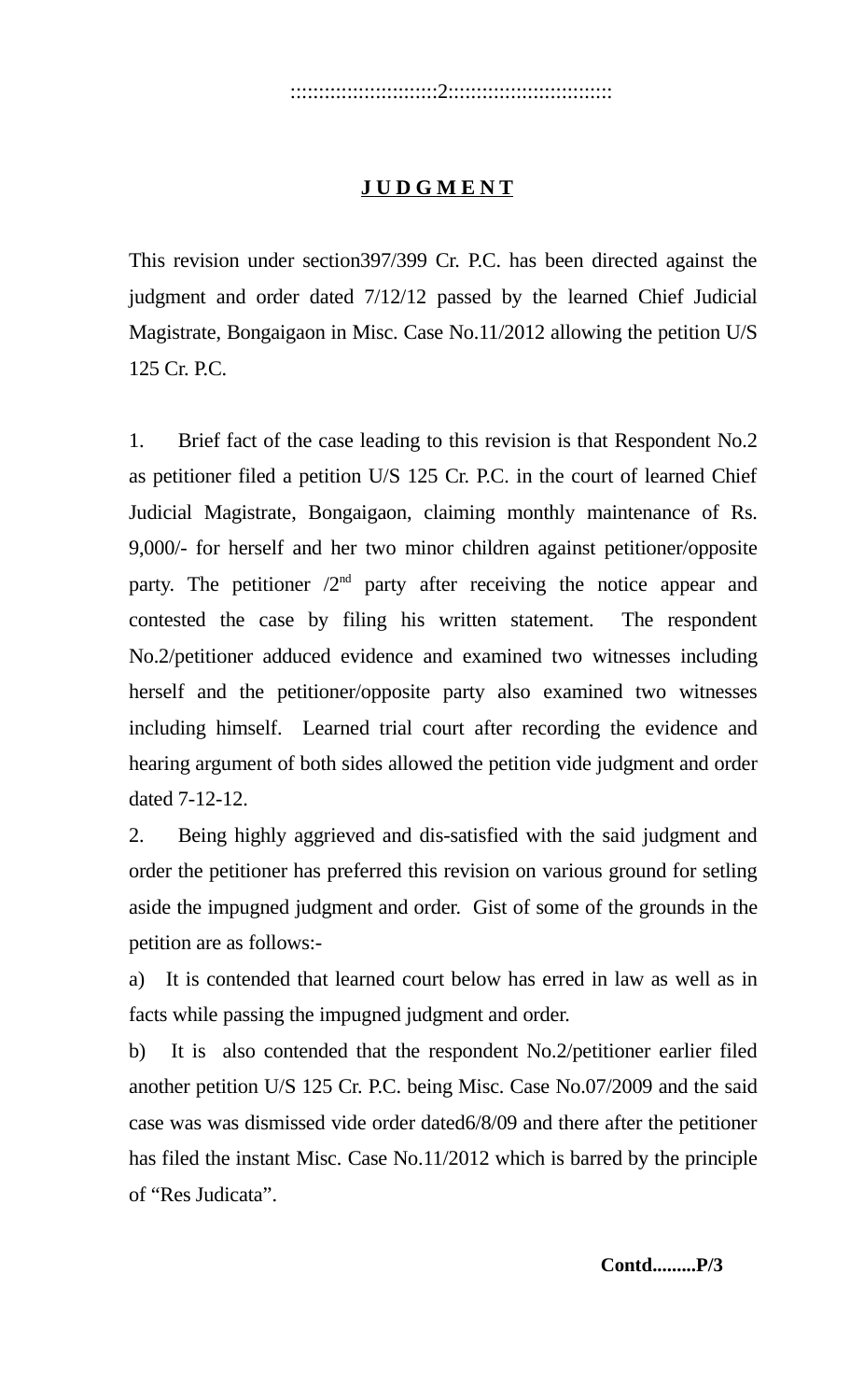### ::::::::::::::::::::::::::3:::::::::::::::::::::::::::::

c) It is also contended that learned court below has failed to appreciated the entire evidence on record in respect of the allegation of cruelty against the petitioner by producing independent witnesses.

d) It is also contended that respondent No.2/ petitioner filed a divorce case vide T.S(D) case No. 18/2012 U/S 13(1)(ia)(ib) of the Hindu Marriage Act, 1955 on the same day on which application U/S 125 Cr. P.C. was filed and in the said divorce case the respondent No. 2 alleged some different grounds as well as different cause of action for granting the decree of divorce, which are missing in the application U/S 125 Cr. P.C. and the learned trial court has failed to appreciate the said aspect in the impugned judgment.

e) It is also contended that learned court below has failed to appreciate the evidence of D.W-2.

3. On other ground also it is prayed to set aside the judgment and order.

4. I have heard submission of both sides . I have gone through the evidence and materials on record as well as impugned judgment and order.

*5. Learned court below has taken up following points for determination:-*

*a)* Is the case not tenable ?

b) Is the  $1<sup>st</sup>$  party/ petitioner legally married wife of the  $2<sup>nd</sup>$  party ?

c) Are the minor children of the  $1<sup>st</sup>$  party/petitioner the legitimate/illegitimate children of the  $2<sup>nd</sup>$  party/opp.party ?

d) Is the  $1<sup>st</sup>$  party unable to maintain herself and her minor children?

e) Is the  $2<sup>nd</sup>$  party having sufficient means refusing or neglecting to provide maintenance to the  $1<sup>st</sup>$  party for herself and her minor children ?

f) Is the  $1<sup>st</sup>$  party entitled to getting monthly separate maintenance from the 2<sup>nd</sup> party for herself as prayed for ?

6. Learned counsel for the respondent No.2 has submitted that the learned court below has appreciated the evidence of both the parties and also taken into consideration all aspects while passing the judgment and order and as such the same does not require any interference.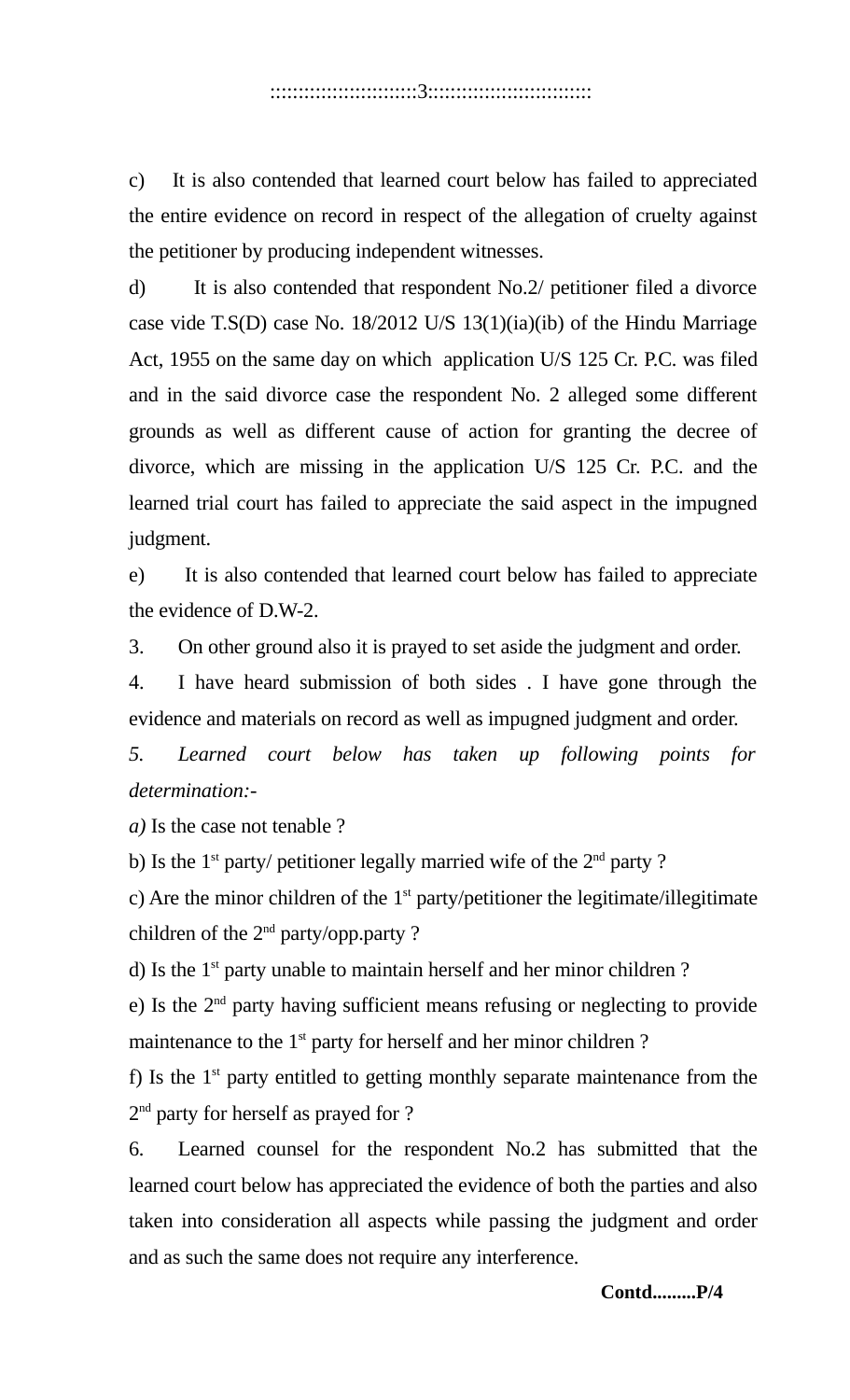Learned counsel for the respondent No.2, while countering the argument of the petitioner side on the point of "Res Judicata" has submitted that it is settled position of law that the principle of "Res Judicata" is not applicable to the criminal proceeding including the proceeding U/S 125 Cr. P.C. In support of this contention learned counsel has placed reliance on the decision of Madhay Pradesh High court in M.Cr.C No.2439 of2011( Kamlesh Kumar Patel VS Smti. Madhu Lata). Learned cousel for the respondent No.2 has submitted that the respondent No.2/petitioner has not voluntarily left the house of the petitioner/opposite party rather she was compelled to leave the house of her husband due to his cruel behavior which is evident from the evidence on record and learned court below has appreciated the matter properly.

7. Learned counsel for the revision petitioner has placed reliance on the decision of Hon'ble Gauhati High Court in Cri.Rev.pet.No.36/2010(Md. Rahamat Ali VS Mst. Jairnunnessa). It appears from the impugned judgment that plea of "Res Judicata" was also taken before the trial court and learned court below while deciding the point (a) has decided the matter by holding that in the earlier case no relevant issue for awarding separate maintenance to the first party/ petitioner for herself and her minor children was decided. Learned court below keeping in view the observation and discussion made by Hon'ble High court in para-23 of the said judgment did not found force in the submission of learned counsel for the opposite party.

8. I have also gone through the decision of Hon'ble High Court so referred by the learned counsel for the petitioner/opposite party. It appears that the earlier case filed by the respondent No.2/petitioner was withdrawn as such it cannot be said that earlier case filed by the respondent No.2/petitioner U/S 125 Cr. P.C. was decided on merit in respect of any of the issue involved in this case and thus the earlier case being Misc. No. 7/2009 did not attain its finality in respect of any right or remedy of the respondent No.2/petitioner.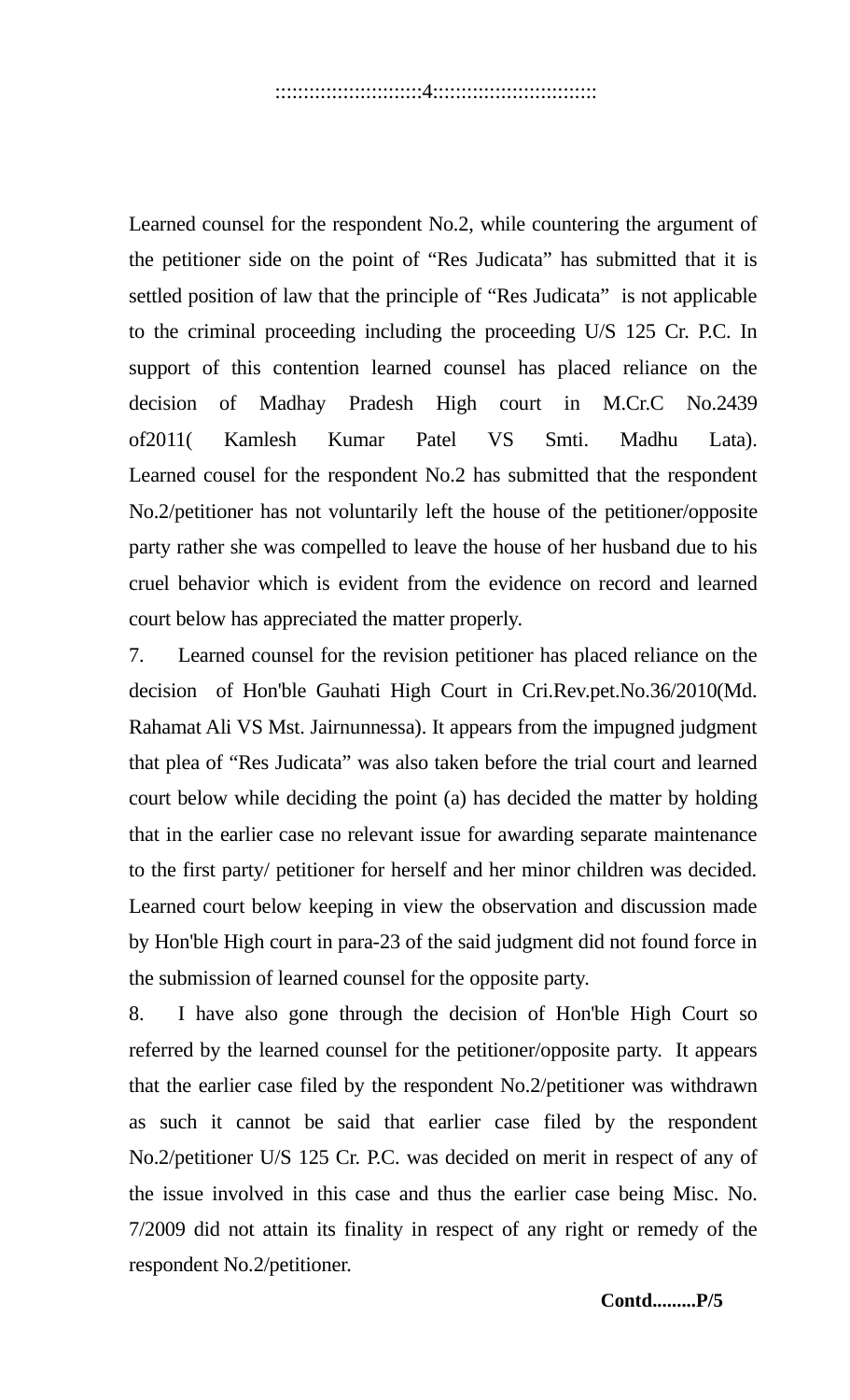I am of the opinion that learned court below has arrived at just finding keeping in view the observation of Hon'ble High Court as made in para-23 of the judgment. Citation referred by learned counsel for the petitioner/opposite party is not applicable in that instant case.

9. Learned court below while deciding point No.(e)&(f) has discussed the evidence and arrived at the finding that the opposite party having sufficient means refused or neglected to provide maintenance to the petitioner for her and her minor children.

10. Now so far as the question of proving the allegation of cruelty is concerned, section 125 Cr. P.C. provide for proof of neglect or refusal to maintain one. It is not necessary that the allegation of cruelty must be proved by producing independent witness. Learned court below on the basis of evidence of PW-1, the petitioner and PW-2 the mother of the petitioner and also considering other aspects arrived at the finding that although there is no evidence of record showing serious physical torture on the petitioner but the court found that the second party raising allegation of bad character in para-14 of his W/S and by giving suggestion in this regard in course of cross-examination of PW-1 has not given due respect and dignity to the petitioner as a wife. Learned court also held that the petitioner is not in a position to stay with the second party and as such she is entitled to get separate maintenance.

11. I have gone through the evidence adduced by both the parties. From the cross-examination PW-1, the petitioner and cross-examination of DW-1, the second party it appears that apart from the paying the Auto fare the second party failed to show that he has paid any amount to the petitioner and her minor children towards their maintenance. From the evidence it also appears that the second party has raised allegation of bad character against the petitioner. The petitioner has alleged that the second party mis behaved with her. Second party could not prove the fact that the first party allowed some unwarranted youth of the locality to visit their rented house in the absence of the second party.